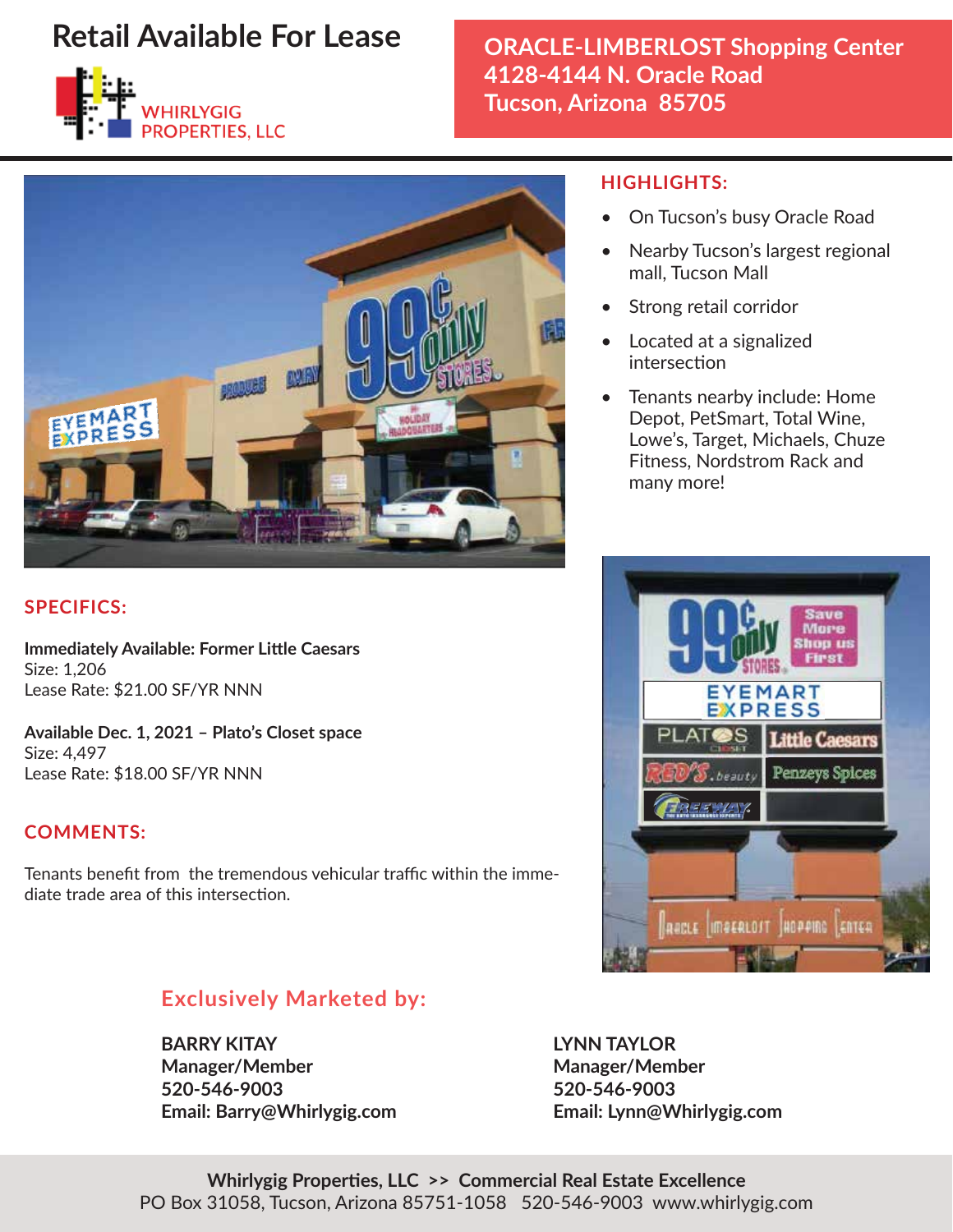

## **ORACLE-LIMBERLOST Shopping Center 4128-4144 N. Oracle Road Tucson, Arizona 85705**

**AERIAL MAP**





## **Exclusively Marketed by:**

**BARRY KITAY Manager/Member 520-546-9003 Email: Barry@Whirlygig.com**

**LYNN TAYLOR Manager/Member 520-546-9003 Email: Lynn@Whirlygig.com**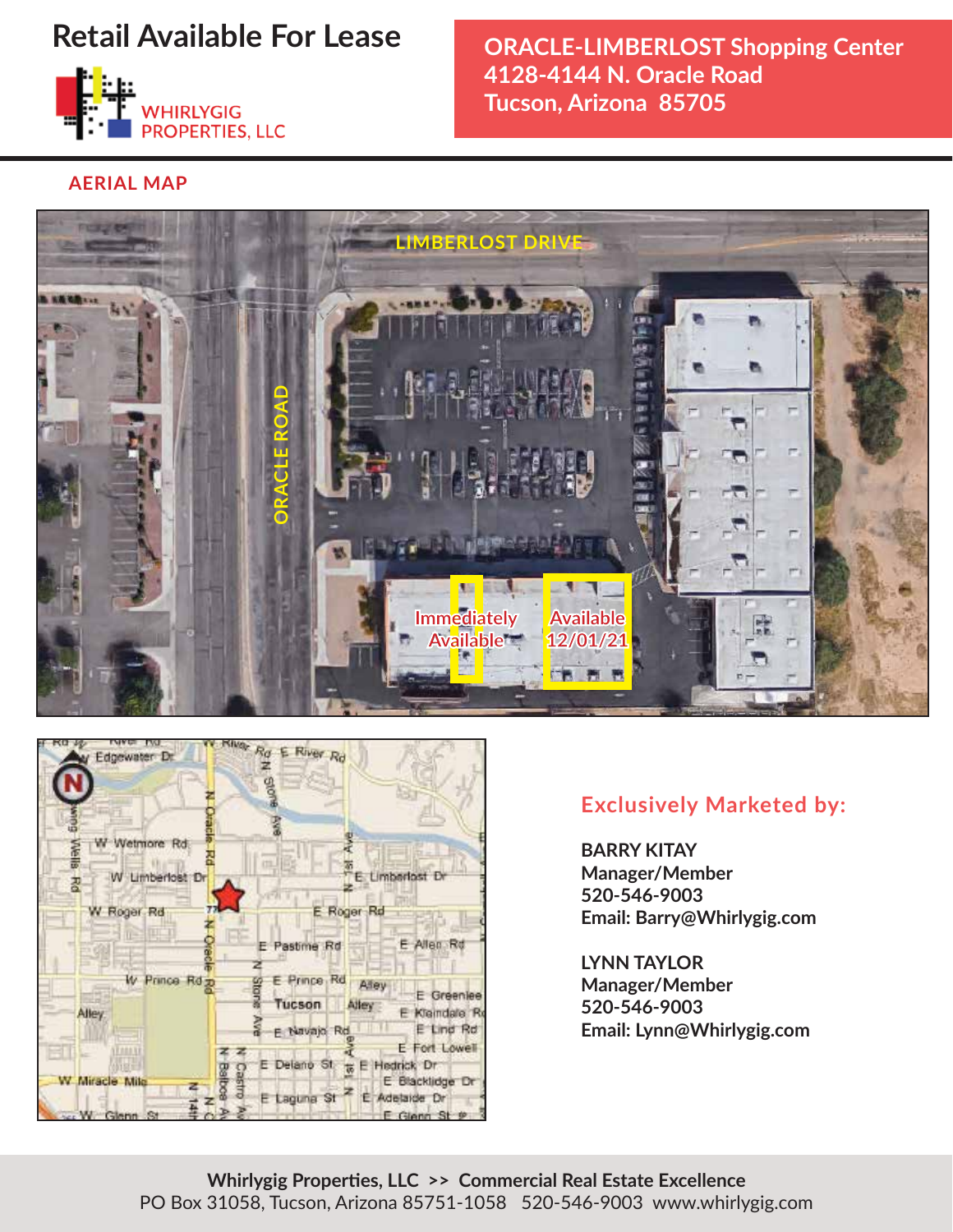

## **ORACLE-LIMBERLOST Shopping Center 4128-4144 N. Oracle Road Tucson, Arizona 85705**



Whirlygig Properties, LLC >> Commercial Real Estate Excellence PO Box 31058, Tucson, Arizona 85751-1058 520-546-9003 www.whirlygig.com